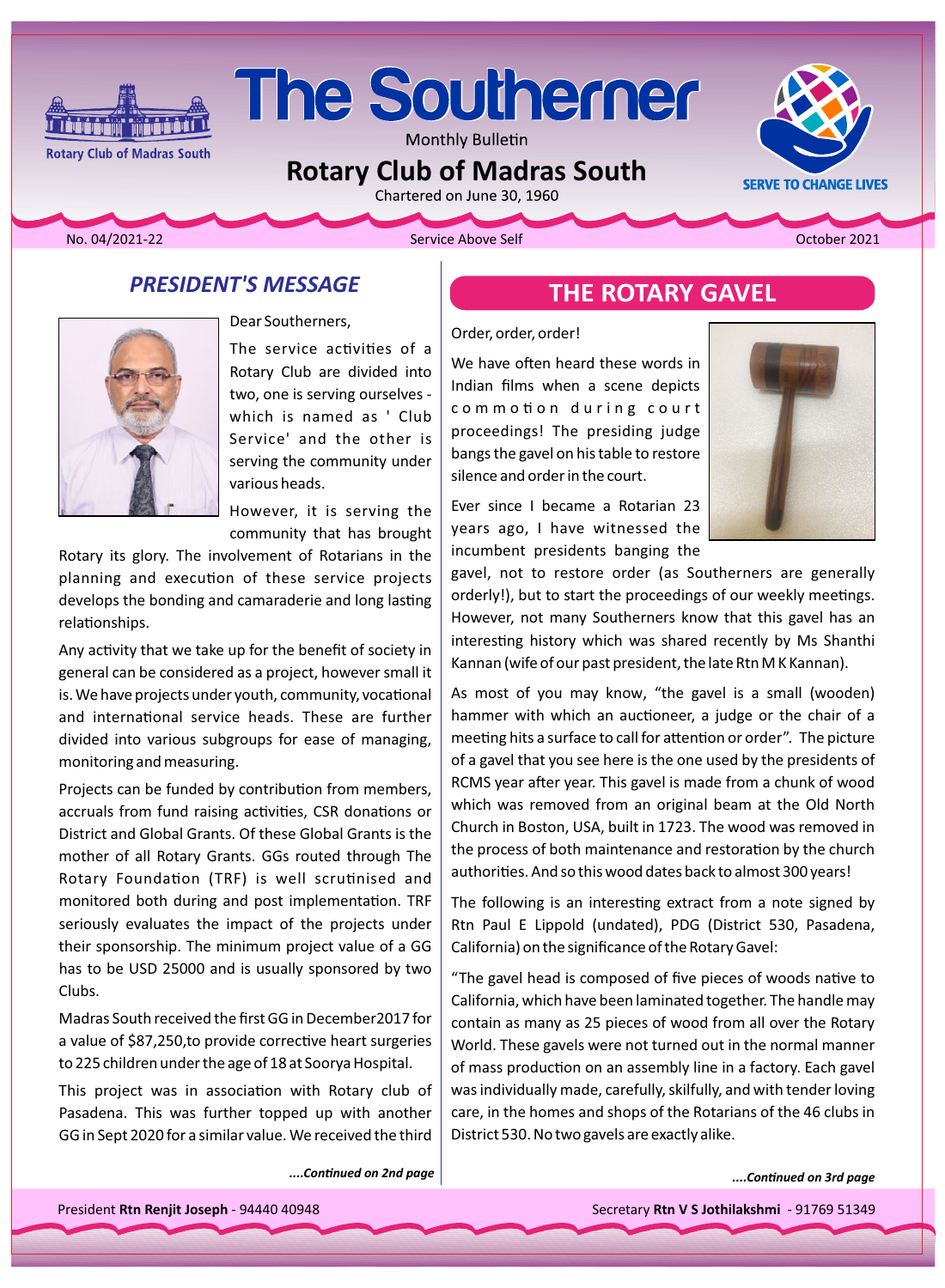## **LORD VINAYAGA'S UNIVERSAL APPEAL**

On Vinayaga chathurthi day (10th September) some Southerners shared their experience with the lord proving the fact that this lord's appeal is universal and transcends religion.

Here are some comments shared by a few rotarians from our club:

Vinayaga alias Pillayar is one of my 'Ishta Deivams' (favourite god). I was introduced to the Pillayar temple in Gandhi Nagar, close to Adyar signal in 1974, by a good friend. Every morning when I take my car out, I first go around the temple (do a pradakshinam) sitting in my car saying `hi` and `bye` to the pillayar before proceeding to my destination for the day. The temple became famous because of Sudhakaran, the adopted son of the late CM Jayalalitha whose infamous wedding procession started from this temple.

#### **R.V.Rajan**

Vinayaga Chathurthi was marked by the customary praying to lord Ganesha, who was decorated with floral garland and a lamp with all the goodies he loves spread before him. I prayed with JP and my dear grand kids which is the usual practice.

At the end of the prayer, my grandson, Shivahn, ended the prayer by drawing a cross and a namaskaram sign, the most beautiful and innocent gesture only a child can make. A prayer so unpolluted and pure, which I believe will directly reach the divine being.

Shivahn's mother Roshan is a Christian and has taught my grandson all the good practices of Christianity and he has no confusion in his mind that all religions and gods relate to one supreme being who takes any form to grace the one who prostrates before him.

#### **Jayaprakash Shyamala**

A few years ago while walking on the beach, something washed up from the sea in front of me. It turned out to be a Pillayar. It was a Valamburi Vinayagar and perfectly intact. He has sat on my dressing table ever since. I had been to Pillayarpatti two years back. I still have some vibudhi from there. Applied it on my Pillayar on his day this year.

#### **Bina** Boaz

Our kolu typically commences on Vinayagar Chaturthi day. At the end of kolu we pack all the dolls and keep it in the loft. The Vinayagar doll which was the first one we had bought 21 years back will be kept in a separately identified box so that we could bring it down on Vinayagar Chaturthi day. Despite this we will search for the doll every year and after a brief search would find it kept in the Pooja room. The doll will remain in the pooja until the kolu and will be moved to the steps on Navaratri day.

#### **Saravanan K**

I have Lord Ganesha too! Made of papier-mache, I found this beautiful piece thrown on the wayside somewhere in Alwarpet as I was walking along the road. Been having him since 2017 in my garden. I couldn't resist posting this as many of you have posted pictures.

#### **Sikkander Parveen**

#### *Message strain in President's Message*

GG in August 2020 for a value of \$48,675 for providing 62 Rain Water Harvesting Systems (RWH) in 12 corporation and government schools in Chennai. This project has just reached completion. With the impetus we have received from these three global grants, Madras South is ready to take on bigger projects.

Ultimately the success of a Club depends on the execution of both the Club Service and the Community Service activities. One cannot exist without the other. Let us serve to change lives, be it of our members or otherwise.

Yours in Rotary

**Renjit Joseph** 



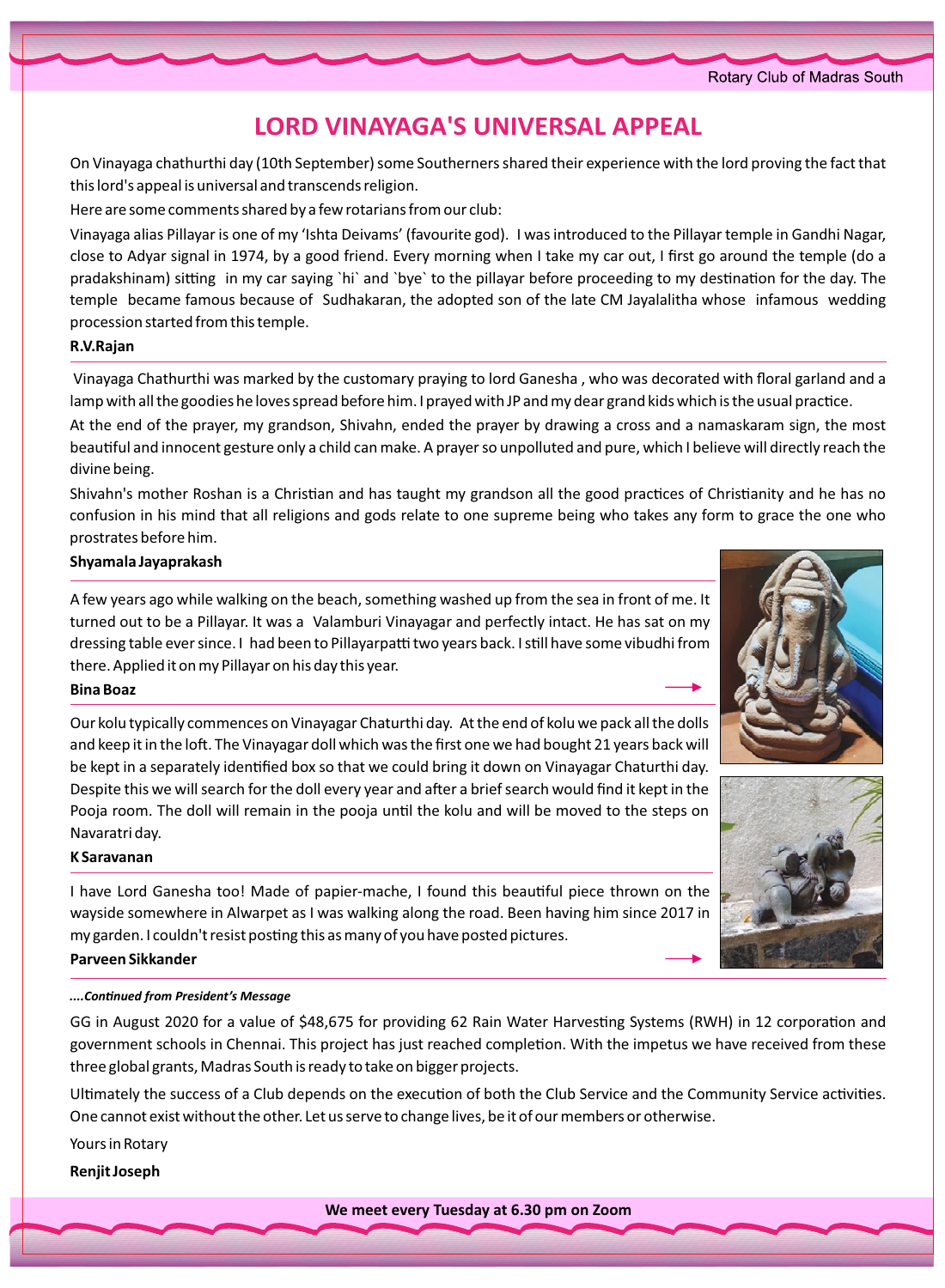## A BLOCKBUSTER EVENT AT HYATT REGENCY

At long last our President announced that we will have our first physical family fellowship (since the pandemic) on 25th September if the numbers add up to a minimum of 50. As we watched, the numbers climbed to not just 50 but beyond 100!! Hallelujah!

Southerners turned out in their fineries all geared to meet each other after a loooong hiatus. It turned out to be an exciting evening with so much joy, camaraderie, delicious food, songs from our own talented members and Anns, and a fun photo booth with interesting placards to pose with.

Ajit Gautham was honoured as a Paul Harris Fellow by our own PDG Natrajan Nagoji. It should be noted that Ajit is just two years old in the Club but is already a very valuable and integral part of it, and a very involved member.

We had two prospective members/guests (Vijay Menon and Jaishree Singh), who joined us at the gathering introduced by Jawaharlal Nichani and me. If approved they will soon be joining our club fraternity.

Until next time, in Rtn Madhu's words 'savour the memories of the blockbuster event at Hyatt Regency'.

#### **Rtn Bina Boaz**



PDG Nagoji regaling the audience



Anns catching up after a long hiatus



Rtn B B Vengatesh with Ann Anjana at the photo booth



Rtn Bina with Annette Joseph



Rtn Parveen with Annette Salman



Rtn Saravanan with Ann Srividhya



Rtn Srikanth with Ann Srividya and Annette SriSahana



Rtn Suresh with Annette Keerthana

#### ....Continued from Cover Page

We are sure that as each gavel was being made, the craftsman thought of the fellowship and world understanding that it might bring. Although there was no reported loss of life or limb, there was a sacrifice of time and effort being cheerfully given in the spirit of Rotary's "Service above self," for each of the 400 gavels represents a minimum of 120 minutes of craftsmanship."

Southerners, the next time you see our president, Rtn Renjit, hitting the gavel on his table to call a meeting to order, please remember that it's no ordinary wooden hammer, but a piece of history!

**Rtn R Seshadri** 

www.rotarymadrassouth.com